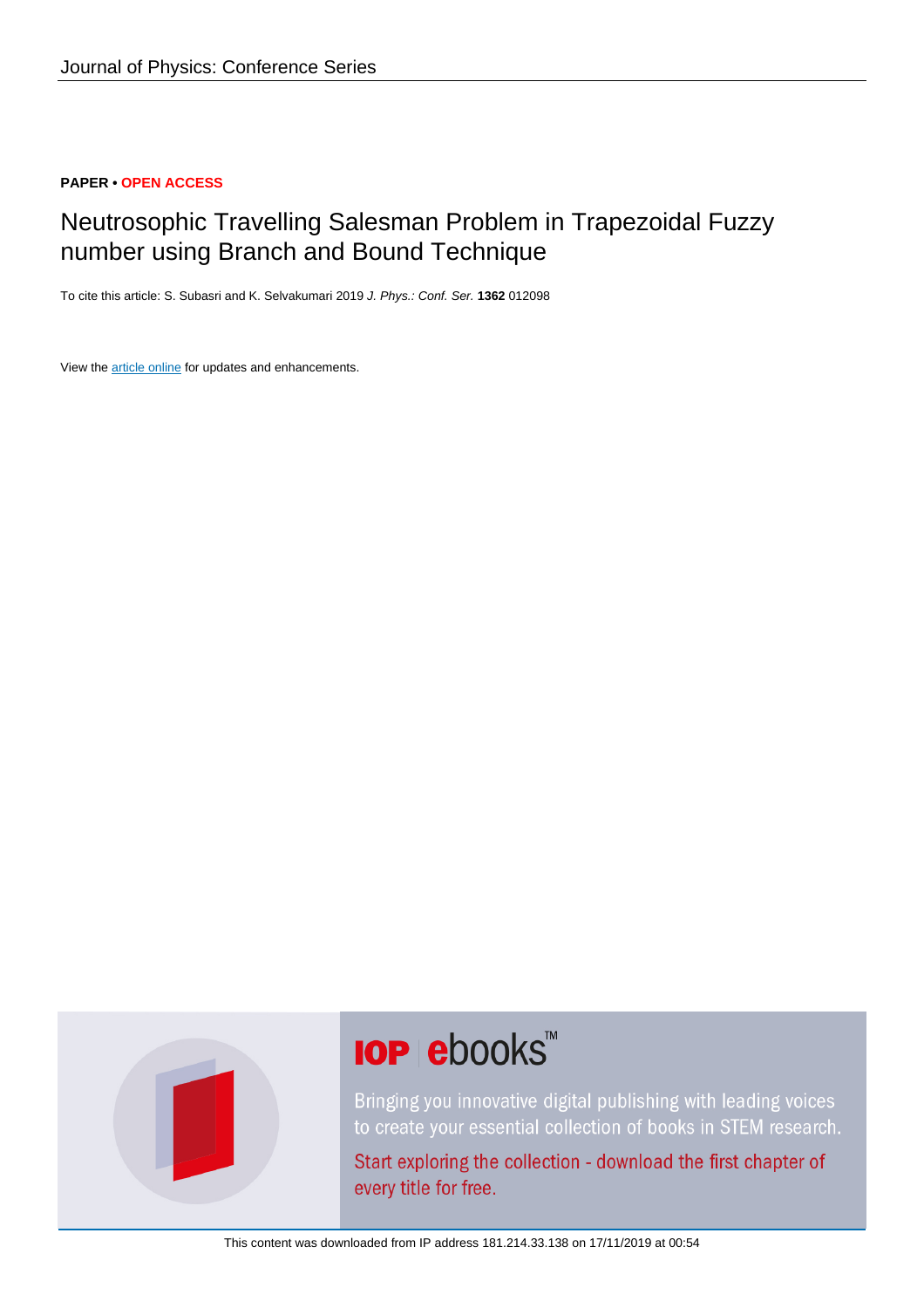# **Neutrosophic Travelling Salesman Problem in Trapezoidal Fuzzy number using Branch and Bound Technique**

# **S. Subasri1 and K. Selvakumari2**

1 Research Scholar, Department of Mathematics,

Vels Institute of Science, Technology and Advanced Studies, Chennai, Tamilnadu.

2 Professor, Department of Mathematics,

Vels Institute of Science, Technology and Advanced Studies, Chennai, Tamilnadu.

subamyl@gmail.com1, selvafeb6@gmail.com<sup>2</sup>

**ABSTRACT--**Travelling salesman problem is a well-known studied problem and intensely used in combinatorial optimization. In this article, we discuss a Neutrosophic fuzzy travelling salesman problem in which each element is considered as a Neutrosophic trapezoidal fuzzy numbers. Here, we provide the Branch and Bound technique is to find the optimal solution. The efficiency of this method is proved by solving a numerical example.

Keywords: Neutrosophic fuzzy number, Trapezoidal Neutrosophic fuzzy number, Branch and Bound technique.

#### **1. INTRODUCTION**

The travelling salesman problem was first introduced by Irish Mathematician W.R. Hamilton. Travelling salesman problem is a well-known popular and extensively studied problem in the field of combinatorial optimization. In the general form of travelling salesman problem, a salesman has to visits the entire cities only once and return to the home town with minimum cost. The design of the problem is simple. Fuzzy sets were proposed by Prof. L.A. Zadeh in 1965, to handle data and information feature of non-statistical ambiguity. One of the main applications of fuzzy arithmetic is accommodated the parameters and is represented by a fuzzy number.

The Neutrosophic set was first proposed by F. Smarandache in 1995. The concept of Neutrosophic components are characterized by three truth, indeterminacy and falsity membership values respectively and it is non-standard unit interval. Here, we generate the Neutrosophic trapezoidal fuzzy number to Neutrosophic number by using the graded mean ranking. To find the optimal solution of Neutrosophic trapezoidal fuzzy travelling salesman problem by the method called Branch and Bound technique. Numerical example also included to clear the optimization.

## **2. II. PRELIMINARIES**

*A. Definition [11]* 

A **fuzzy set** is characterized by its membership function taking values from the domain, space or the universe of discourse mapped into the unit interval  $[0,1]$ . A fuzzy set A in the universal set X is defined as  $A = \{ (x, \mu_A(x)) / x \in X \}$ . Here  $\mu_A(x) : A \to [0,1]$  is the grade of the membership function and  $\mu_A(x)$  is the grade value of  $x \in X$  in the fuzzy set A.

*B. 2.2 Definition [11]* 

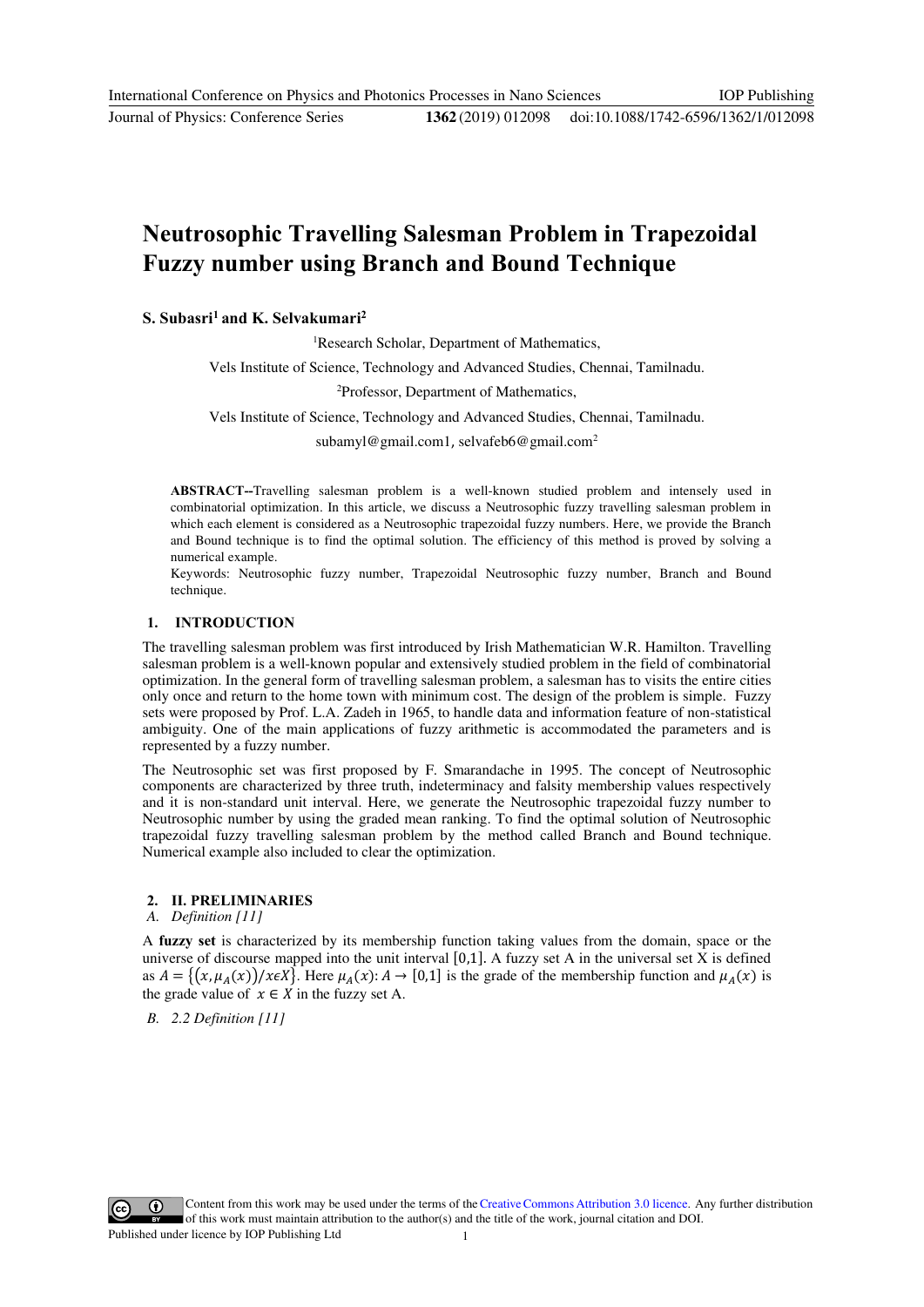doi:10.1088/1742-6596/1362/1/012098

A fuzzy set A is called **Normal** if there exists an element  $x \in X$  whose membership value is one, i.e.,  $\mu_A(x) = 1.$ 

#### *C. Definition [9]*

A fuzzy set A of real line R with membership function  $\mu_A(x): R \to [0,1]$  is called **fuzzy number** if

- (i) A is normal and convexity.
- (ii) A must be bounded.
- (iii)  $\mu_A(x)$  is piecewise continuous.
- *D. Definition [9]*

A fuzzy number  $A = (a_0, a_1, a_2)$  is said to be **triangular fuzzy number** if its membership function is given by

$$
\mu_{A}(x) = \begin{cases}\n\frac{x-a_{0}}{a_{1}-a_{0}}, a_{0} \leq x \leq a_{1} \\
1, x = a_{1} \\
\frac{a_{2}-x}{a_{2}-a_{1}}, a_{1} \leq x \leq a_{2} \\
0, otherwise\n\end{cases}
$$
\n
$$
\mu_{\bar{A}}(x)
$$

## *E. Definition [9]*

A fuzzy number  $A = (a_1, a_2, a_3, a_4)$  is a **Trapezoidal fuzzy number** where  $a_1, a_2, a_3, a_4$  are real numbers and its membership function is given below,

 $\frac{\triangle}{a}$ 

 $\frac{1}{a_2}$ 

 $\frac{1}{a}$ 

 $\overrightarrow{x}$ 

$$
\mu_A(x) = \begin{cases} \frac{x - a_1}{a_2 - a_1} & \text{if } a_1 \le x \le a_2\\ 1 & \text{if } a_2 \le x \le a_3\\ \frac{a_3 - x}{a_4 - a_3} & \text{if } a_3 \le x \le a_4 \end{cases}
$$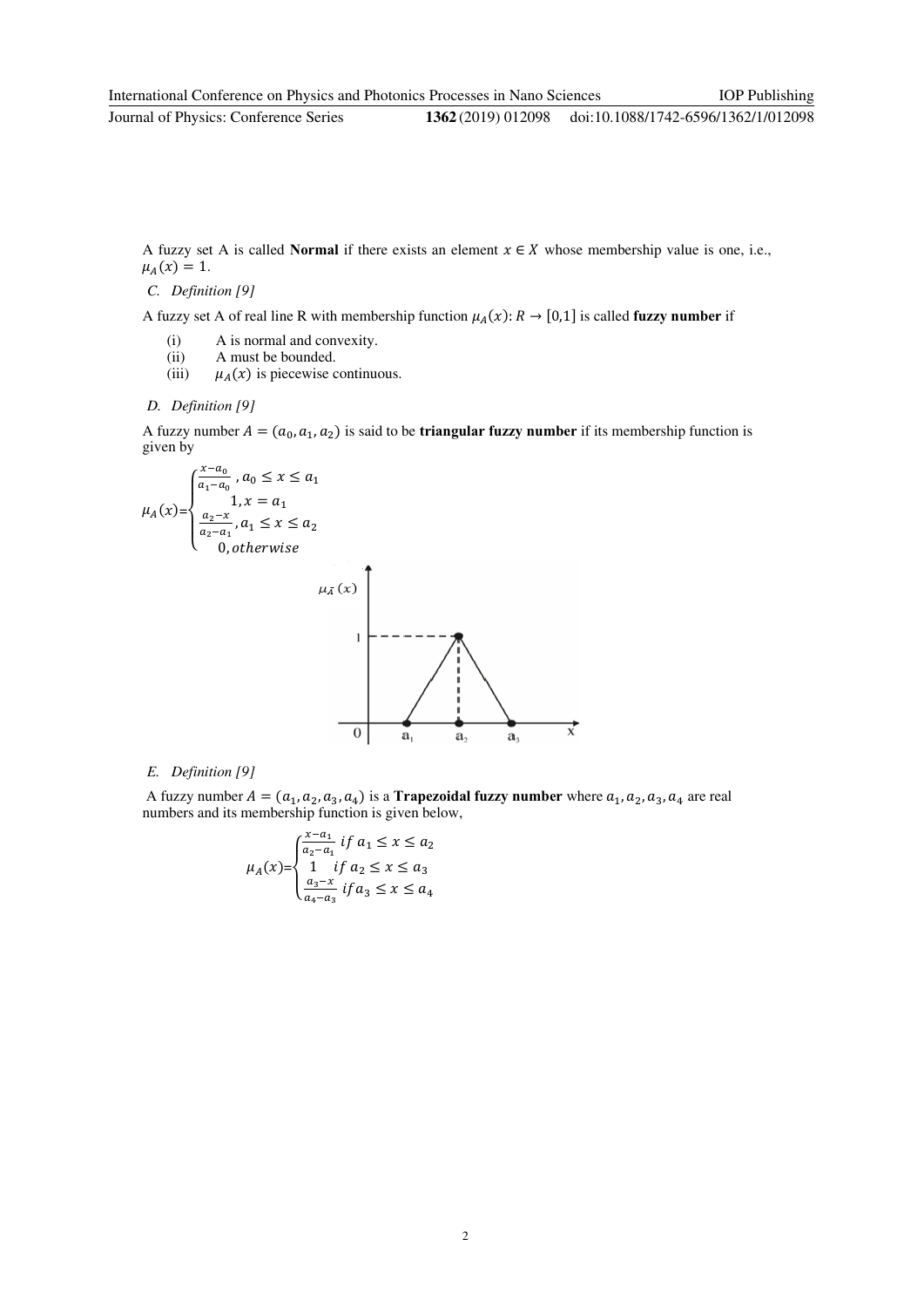Journal of Physics: Conference Series **1362** (2019) 012098

IOP Publishing



*F. Operations on trapezoidal fuzzy numbers* 

Addition:

$$
(a_1, b_1, c_1, d_1) + (a_2, b_2, c_2, d_2) = (a_1 + a_2, b_1 + b_2, c_1 + c_2, d_1 + d_2)
$$
  
Subtraction:

**Subtraction:** 

$$
(a_1, b_1, c_1, d_1) - (a_2, b_2, c_2, d_2) = (a_1 - d_2, b_1 + c_2, c_1 + b_2, d_1 + a_2)
$$

Element wise subtraction:

$$
(a_1, b_1, c_1, d_1) - (a_2, b_2, c_2, d_2) = (a_1 - a_2, b_1 - b_2, c_1 - c_2, d_1 - d_2)
$$

# *G. Ranking of Trapezoidal Fuzzy Number [2]*

Suppose the trapezoidal fuzzy number, the ranking function R:  $F(R) \rightarrow R$  by graded mean is defined as

$$
R(A) = \left[ \frac{a_1 + 2a_2 + a_3 + 3a_4}{7} \right]
$$

# *H. Definition [4]*

Let X be a universe. A **Neutrosophic set** A over X is defined by

 $A^N = \{ (x: T_{a^N}(x), I_{a^N}(x), F_{a^N}(x)) : x \in X \}$  where  $T_{a^N}, I_{a^N}, F_{a^N}: X \to [0^-, 3^+]$  are called the truth, indeterminacy and falsity membership function of the element  $x \in X$  to the set  $A^N$  with  $0^- \le T_{a^N}(x)$  +  $I_{a^N}(x) + F_{a^N}(x) \leq 3^+$ 

# *I. Definition [4]*

Let X be the finite universe of discourse and  $F^N[0,1]$  denoted by the set of all triangular fuzzy numbers on [0,1]. A **Neutrosophic triangular fuzzy set** A in X is represented by - $A^N =$  $\{(x: T_{a^N}(x), I_{a^N}(x), F_{a^N}(x)) | x \in X\}$ 

Where the Neutrosophic triangular fuzzy numbers  $T_{a^N}(x) = (T_{a_1}^N(x), T_{a_2}^N(x), T_{a_3}^N(x)), I_{a^N}(x) =$  $(I_{a_1}^N(x), I_{a_2}^N(x), I_{a_3}^N(x))$ ,  $F_{a^N}(x) = (F_{a_1}^N(x), F_{a_2}^N(x), F_{a_3}^N(x))$  be the truth, indeterminacy and falsity membership degree of x in A and for every  $x \in X$  such that  $0^- \le T_{a^N}(x) + I_{a^N}(x) + F_{a^N}(x) \le 3^+$ .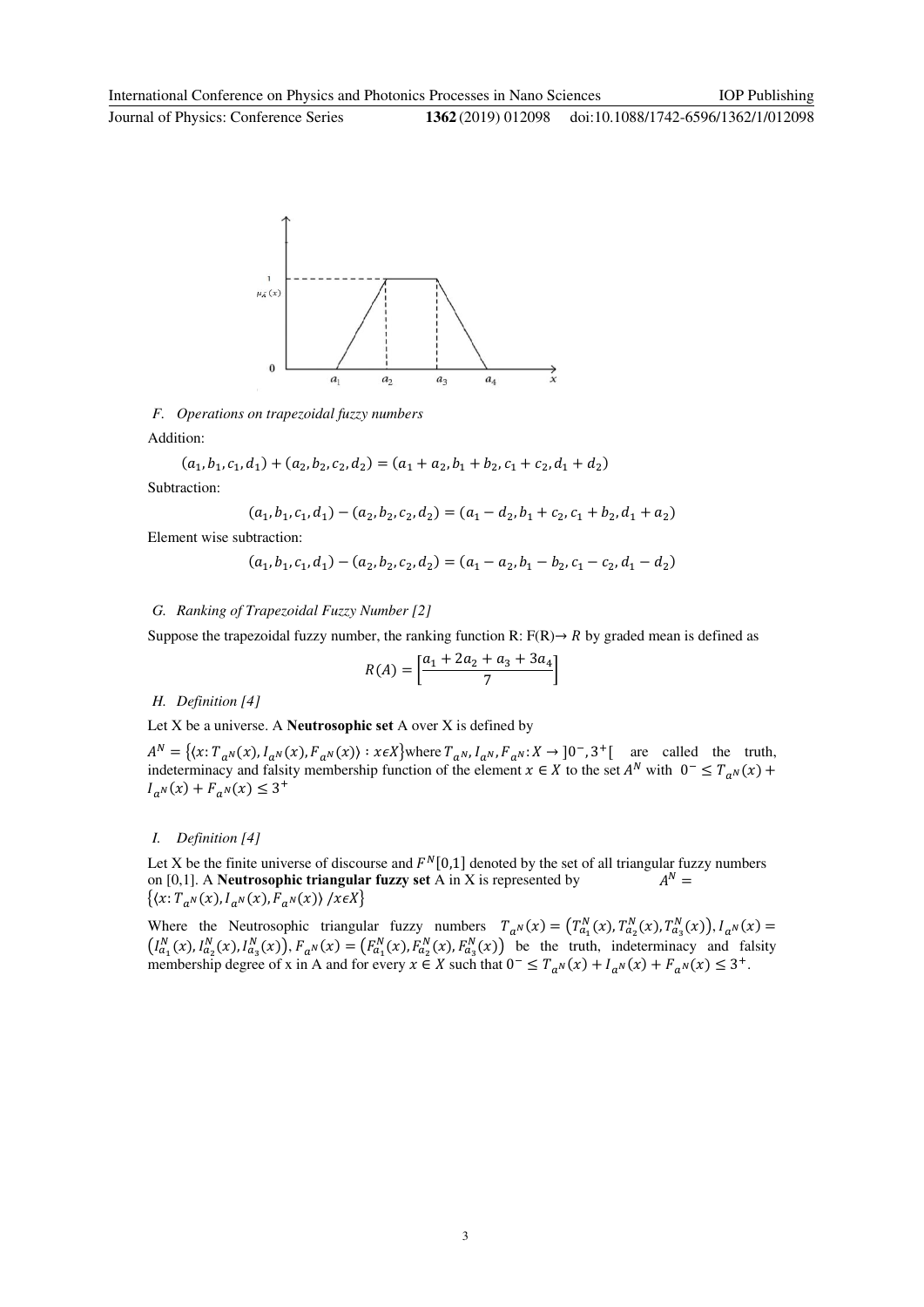Journal of Physics: Conference Series **1362** (2019) 012098

IOP Publishing

# *J. Definition [4]*

Let X be a universe of discourse, a **Neutrosophic trapezoidal fuzzy set** A in X is defined as the following form:

 $A^N = \{(x: T_{a^N}(x), I_{a^N}(x), F_{a^N}(x)) / x \in X\}$ Where  ${T_{aN}(x), I_{aN}(x), F_{aN}(x)}$  ([0,1] are the three trapezoidal fuzzy number  ${T_{aN}(x)}$  =  $\left(T_{a_1}^N(x), T_{a_2}^N(x), T_{a_3}^N(x), T_{a_4}^N(x)\right) : X \to [0,1], I_{a^N}(x) = \left(I_{a_1}^N(x), I_{a_2}^N(x), I_{a_3}^N(x), I_{a_4}^N(x)\right) : X \to [0,1], I_{a^N}(x) = I_{a^N}(x)$  $[0,1], F_{a^N}(x) = \left( F_{a_1}^N(x), F_{a_2}^N(x), F_{a_3}^N(x), F_{a_3}^N(x) \right) : X \to [0,1]$  with the condition  $0^- \le T_{a^N}(x)$  +  $I_{a^N}(x) + F_{a^N}(x) \leq 3^+$ .

# **3. Neutrosophic Fuzzy Travelling Salesman Problem**

Suppose a salesman has to visits n cities. He visits one particular city and return to the home town within a short period of time. The fuzzy Neutrosophic travelling salesman problem in the following matrix may be formulated as

| City           | 1                                       | 2                                    |          | J                                    |          | n                                    |
|----------------|-----------------------------------------|--------------------------------------|----------|--------------------------------------|----------|--------------------------------------|
| $\rightarrow$  |                                         |                                      |          |                                      |          |                                      |
| $\downarrow$   |                                         |                                      |          |                                      |          |                                      |
| 1              | $\infty$                                | $T_{12}^N, I_{12}^N, F_{12}^N$       | $\cdots$ | $T_{1j}^{N}, I_{1j}^{N}, F_{1j}^{N}$ | $\cdots$ | $T_{1n}^{N}, I_{1n}^{N}, F_{1n}^{N}$ |
| $\overline{2}$ | $T_{21}^N, I_{21}^N, F_{21}^N$          | $\infty$                             | $\cdots$ | $T_{2j}^{N}, I_{2j}^{N}, F_{2j}^{N}$ | $\cdots$ | $T_{2n}^{N}, I_{2n}^{N}, F_{2n}^{N}$ |
|                |                                         |                                      | ٠        |                                      |          |                                      |
| J              | $T_{j1}^N, I_{j1}^N, F_{j1}^N$          | $T_{j2}^N, I_{j2}^N, F_{j2}^N$       |          | $\infty$                             |          | $T_{jn}^N$ , $I_{jn}^N$ , $F_{jn}^N$ |
|                |                                         |                                      | ፡        |                                      | ፡        |                                      |
| N              | $\overline{T_{n1}^N,I_{n1}^N},F_{n1}^N$ | $T_{n2}^N$ , $I_{n2}^N$ , $F_{n2}^N$ | $\cdots$ | $T_{nj}^N$ , $I_{nj}^N$ , $F_{nj}^N$ |          | $\infty$                             |

#### **4. Procedure for solving the Neutrosophic fuzzy travelling salesman problem**

- **Step 1**: Find the least cost tour starting at A, travelling through the other cities exactly once and returning to A
- **Step 2:** Compute the given problem is to Neutrosophic travelling salesman problem using graded mean ranking.
- **Step 3:** A row (column) is to be reduced iff it contains at least one zero and all the remaining entries are non-zero.
- **Step 4:** Consider upper bound as ∞.

**Step 5:** Initial node is to split the other branches and compute the cost of each node.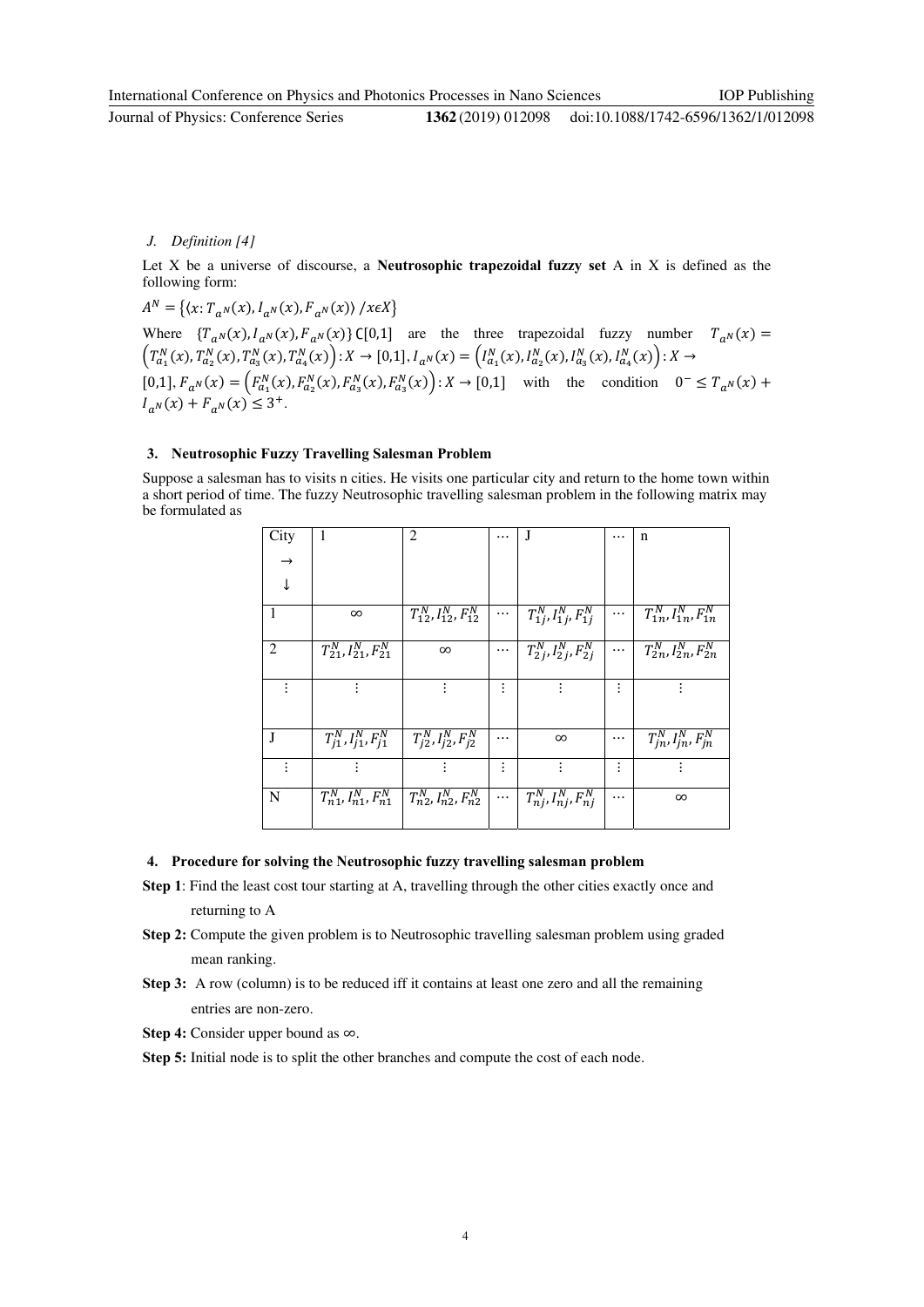IOP Publishing

doi:10.1088/1742-6596/1362/1/012098

**Step 6:** The reduced cost for every is  $C^N(i, j) + R^N + \widehat{R}^N$  where  $R^N$  is the reduced cost of initial

node and  $\widehat{R}^N$  is the reduced cost of current node.

**Step 7:** Compute the least cost branch and terminate the other.

**Step 8:** Stop when only one branch survives.

**Step 9:** Finally find the optimum cost.

## **5. NUMERICAL EXAMPLE**

Consider the following Neutrosophic Fuzzy travelling salesman problem

| $\boldsymbol{A}$<br>[(0,2,3,7); (3,6,7,9); (6,9,12,16)]<br>B<br>$C$ $[(4,5,9,11); (6,7,10,11); (9,12,14,17)]$<br>$\bm{D} \setminus [(7,9,14,15); (9,11,16,17); (9,10,16,20)]$ | $[(1,3,4,8); (5,8,11,15); (6,10,14,17)]$<br>$[(6,9,10,12); (10,11,15,17); (12,16,19,21)]$<br>$[(3,6,8,11); (4,7,10,14); (6,9,13,18)]$ | $[(3,6,7,9); (7,9,11,16); (10,11,16,19)]$<br>[(1,4,6,9); (5,6,9,10); (8,11,14,18)]<br>$[(9,14,15,20); (11,15,19,22); (12,16,20,23)]$ | $[(5,7,8,12); (7,11,15,18); (8,14,16,20)]$<br>$[(4,7,10,14); (9,13,16,18); (11,15,19,22)]$<br>[(1,4,6,9); (4,5,8,9); (3,7,10,12)] |
|-------------------------------------------------------------------------------------------------------------------------------------------------------------------------------|---------------------------------------------------------------------------------------------------------------------------------------|--------------------------------------------------------------------------------------------------------------------------------------|-----------------------------------------------------------------------------------------------------------------------------------|

## **Solution:**

By using the graded mean ranking formula, the given problem is as follows:

|  | $\begin{array}{c} A\!\!\!\left[ \begin{array}{ccc} \infty & (5,11,13) & (7,12,15) & (9,14,16) \\ (4,7,12) & \infty & (6,8,14) & (10,15,18) \\ (8,9,14) & (10,14,18) & \infty & (6,7,9) \\ 12,14,15) & (8,10,13) & (16,18,19) & \infty \end{array} \right] \end{array}$ |  |
|--|------------------------------------------------------------------------------------------------------------------------------------------------------------------------------------------------------------------------------------------------------------------------|--|
|  |                                                                                                                                                                                                                                                                        |  |
|  |                                                                                                                                                                                                                                                                        |  |
|  |                                                                                                                                                                                                                                                                        |  |

Applying row reduction and column reduction using the element wise subtraction, the above matrix becomes

| AB                                                                                                                                                                                                                                                                                                 | $\mathcal{C}$ | D |  |
|----------------------------------------------------------------------------------------------------------------------------------------------------------------------------------------------------------------------------------------------------------------------------------------------------|---------------|---|--|
| $\begin{array}{c} A\left[\begin{matrix}\infty & (0,0,0) & (0,0,0) & (4,3,3)\\(0,0,0) & \infty & (0,0,0) & (6,8,6)\\(2,2,5) & (4,7,9) & \infty & (0,0,0)\\(6,4,2) & (0,0,0) & (6,7,4) & \infty\end{matrix}\right] \begin{matrix}(5,11,13) \\(4,7,12) \\(6,7,9) \\(8,10,13)\end{matrix} \end{array}$ |               |   |  |
|                                                                                                                                                                                                                                                                                                    |               |   |  |
|                                                                                                                                                                                                                                                                                                    |               |   |  |
|                                                                                                                                                                                                                                                                                                    |               |   |  |
| $(0,0,0)$ $(0,0,0)$ $(2,1,2)$ $(0,0,0) = (25,36,49)$                                                                                                                                                                                                                                               |               |   |  |

The above matrix is taken as **A** and the Reduced cost  $R^N = (25,36,49)$ 

Initially, Upper =  $\infty$ 

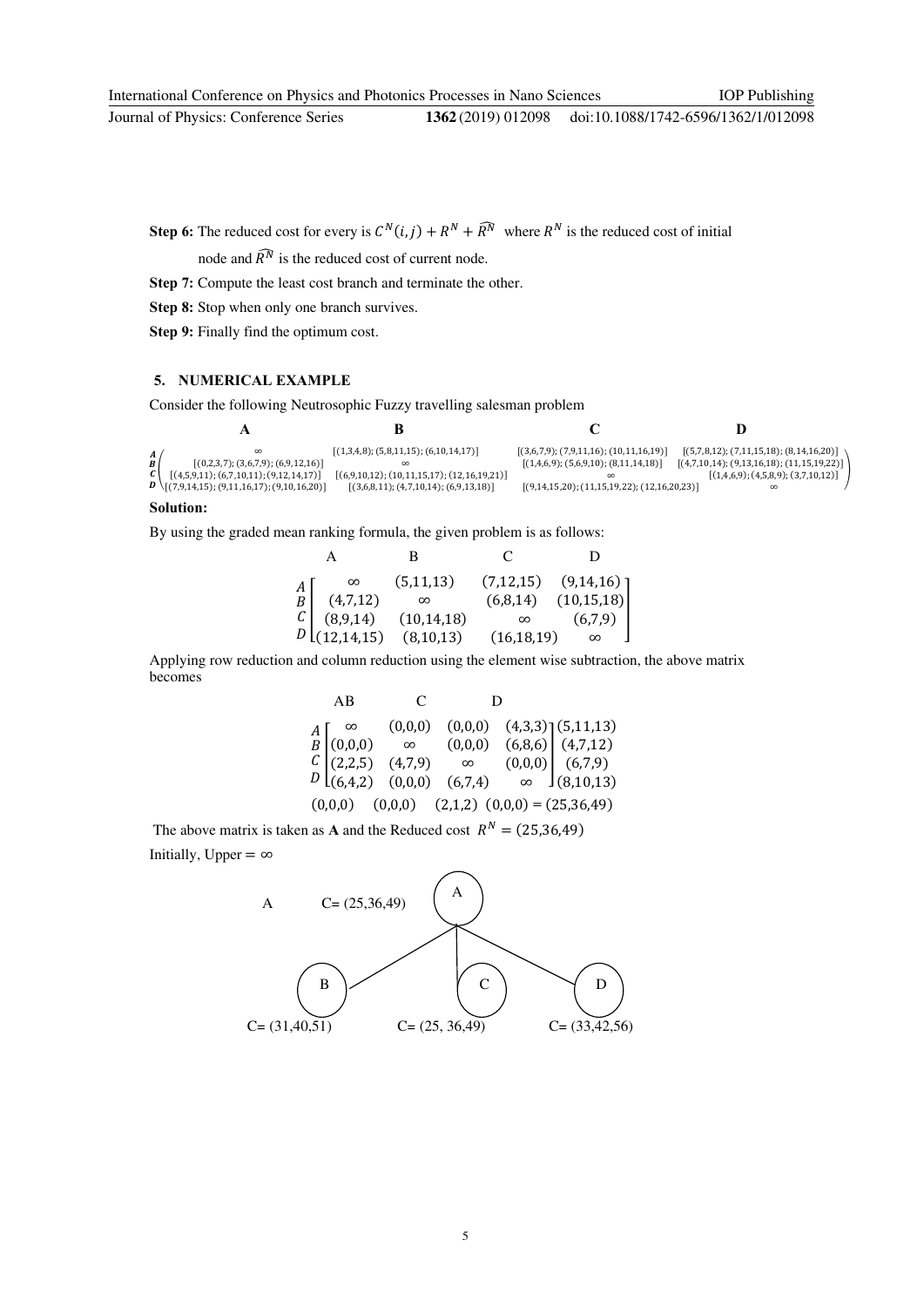Finding  $C^N(A, B)$ . Set A, B as  $\infty$ .

|  |  | $\begin{array}{c} A\left[\begin{array}{cccc} \infty & \infty & \infty & \infty \\ \infty & \infty & (0,0,0) & (6,8,6) \\ C\left(2,2,5\right) & \infty & \infty & (0,0,0) \\ 0.6,4,2) & \infty & (6,7,4) & \infty \end{array}\right] \end{array}$ |
|--|--|--------------------------------------------------------------------------------------------------------------------------------------------------------------------------------------------------------------------------------------------------|

The reduced matrix is as follows:

|  |  | A B C D |                                                                                                                                                                                                                                                                                                                    |  |
|--|--|---------|--------------------------------------------------------------------------------------------------------------------------------------------------------------------------------------------------------------------------------------------------------------------------------------------------------------------|--|
|  |  |         | $\begin{array}{c} A\!\!\!\left[\begin{array}{cccc} \infty & \infty & \infty & \infty \\ \infty & \infty & (0,0,0) & (6,8,6) \\ (2,2,5) & \infty & \infty & (0,0,0) \\ 0 & (0,0,0) & \infty & (0,3,2) \end{array}\right] \!\!\!\left(\begin{array}{c} (0,0,0) \\ (0,0,0) \\ (0,0,0) \end{array}\right) \end{array}$ |  |
|  |  |         |                                                                                                                                                                                                                                                                                                                    |  |

 $C^N(A, B) + R^N + \widehat{R^N} = (31.40.51)$ 

Next finding  $C^N(A, C)$ . Set A, C as  $\infty$ .

|                                             |                    | в                                                                                                                                                | C        |                  |  |
|---------------------------------------------|--------------------|--------------------------------------------------------------------------------------------------------------------------------------------------|----------|------------------|--|
|                                             |                    | $\infty$                                                                                                                                         | $\infty$ |                  |  |
| $\begin{bmatrix} A \\ B \\ C \end{bmatrix}$ | $(0,0,0)$ $\infty$ |                                                                                                                                                  |          | $\infty$ (6,8,6) |  |
|                                             |                    | $\begin{bmatrix} C & (4,7,9) & \infty & (0,0,0) \\ \infty & (4,7,9) & \infty & (0,0,0) \\ 0 & (6,4,2) & (0,0,0) & \infty & \infty \end{bmatrix}$ |          |                  |  |
|                                             |                    |                                                                                                                                                  |          |                  |  |
|                                             |                    |                                                                                                                                                  |          |                  |  |

The above matrix is already reduced. So, the reduced cost is

$$
C^{N}(A, C) + R^{N} + \widehat{R^{N}} = (25, 36, 49)
$$

Next finding  $C^N(A, D)$ . Set A, D as  $\infty$ .

|          | B.                                                                                                                                                                                                                                                                                                      | $\mathbf{C}$ |          |
|----------|---------------------------------------------------------------------------------------------------------------------------------------------------------------------------------------------------------------------------------------------------------------------------------------------------------|--------------|----------|
| $\infty$ | $\infty$                                                                                                                                                                                                                                                                                                | $\infty$     | $\infty$ |
|          |                                                                                                                                                                                                                                                                                                         |              |          |
|          |                                                                                                                                                                                                                                                                                                         |              |          |
|          | $\begin{array}{c} A\ B\ C\ (2,2,5)\ \alpha\to 0\ 0,0,0\end{array} \quad \begin{array}{c} \infty\qquad \infty\qquad \infty\qquad \infty\\ C\ (2,2,5)\ \alpha\to 0,0,0\qquad \infty\qquad \infty\\ D\left(\begin{array}{ccc} \infty\qquad (0,0,0) & (\infty,7,4) & \infty \end{array}\right) \end{array}$ |              |          |

The reduced matrix is as follows:

A B C D  
\n
$$
\begin{array}{ccc}\nA & B & C & D \\
A \\
B & (0,0,0) & \infty & (0,0,0) & \infty \\
C & \infty & (0,0,0) & \infty & (0,0,0) \\
C & \infty & (0,0,0) & (6,7,4) & \infty \\
C^N(A,D)+R^N+\widehat{R}^N = (33.42.56)\n\end{array}
$$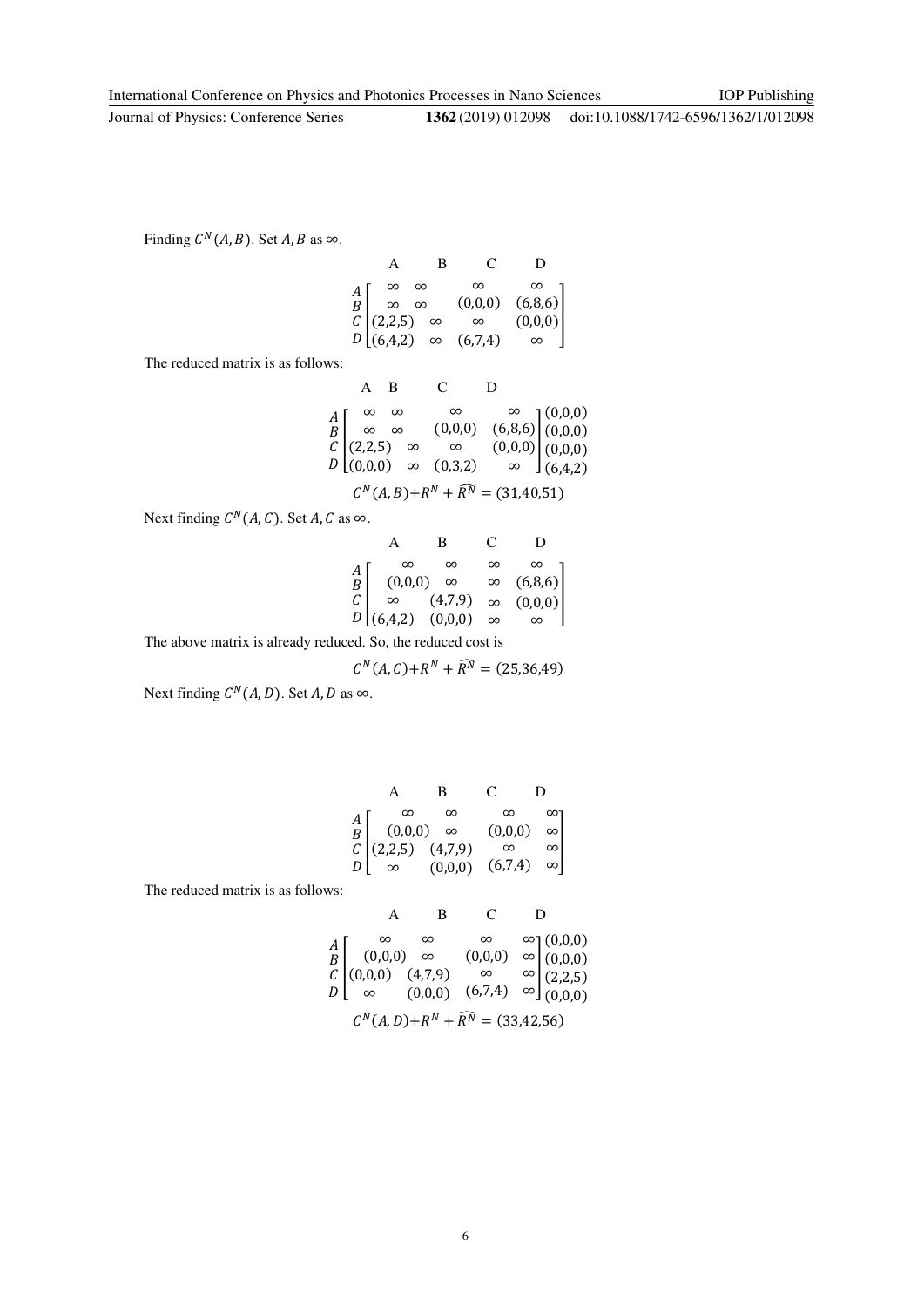IOP Publishing

Journal of Physics: Conference Series **1362** (2019) 012098 doi:10.1088/1742-6596/1362/1/012098



The above matrix is already reduced. So, the reduced cost is

$$
C^{N}(C, B) + R^{N} + \widehat{R^{N}} = (29, 43, 58)
$$

Next finding  $C^N(C, D)$ . Set C, D as ∞.

|                                                                                                                                                              | В | $\mathbf{C}$ | Ð                                                                  |  |
|--------------------------------------------------------------------------------------------------------------------------------------------------------------|---|--------------|--------------------------------------------------------------------|--|
|                                                                                                                                                              |   |              | $\infty$                                                           |  |
|                                                                                                                                                              |   |              | $\begin{bmatrix} \infty & \infty \\ \infty & \infty \end{bmatrix}$ |  |
|                                                                                                                                                              |   |              |                                                                    |  |
| $\begin{array}{c} A \ B \ C \ \infty \ \infty \ \infty \end{array}$ $\begin{array}{c} \infty \ \infty \ \infty \ C \ D \ L(6,4,2) \quad (0,0,0) \end{array}$ |   | $\infty$     |                                                                    |  |

The above matrix is already reduced. So, the reduced cost is  $C^N(C, B) + R^N + \widehat{R}^N =$ (25,36,49)

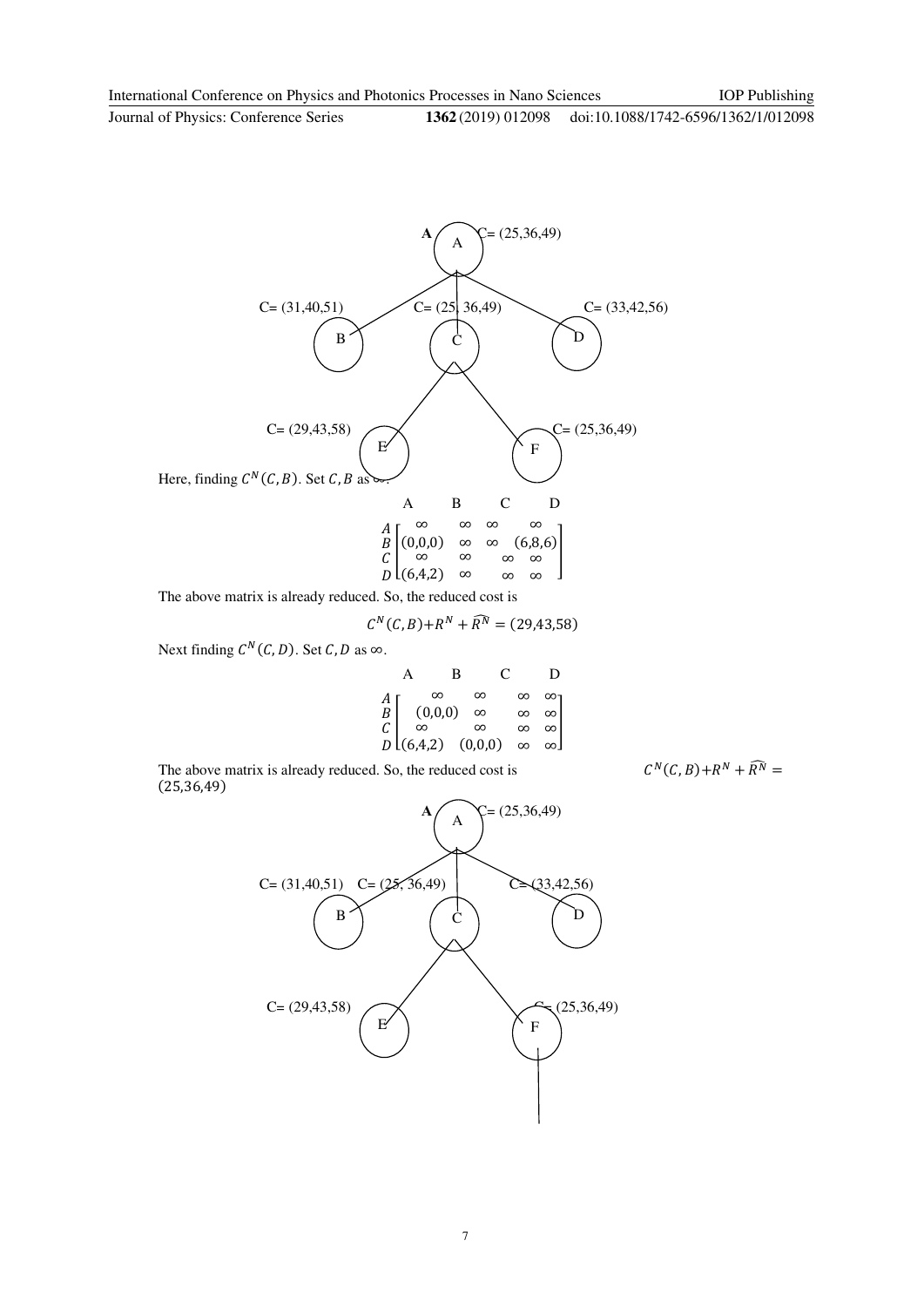Journal of Physics: Conference Series **1362** (2019) 012098



The above matrix is already reduced. So, the reduced cost is

$$
C^{N}(D,B) + R^{N} + \widehat{R^{N}} = (25,36,49)
$$

The upper bound becomes (25,36,49) and the branches are terminated. The optimum schedule is to be  $A \rightarrow C \rightarrow D \rightarrow B \rightarrow A$  and the optimum cost is (25,36,49).

### **6. CONCLUSION**

In this paper, we discussed a Neutrosophic travelling salesman problem in real life situations, and it is represented by a trapezoidal fuzzy number. We develop a problem to Neutrosophic concept by using a graded mean ranking and applying Branch and Bound technique to find the optimal cost of the travelling salesman problem.

#### **7. REFERENCES**

- [1] Amit Kumar and Anila Gupta, "Assignment and Travelling Salesman Problem with coefficients as LR Fuzzy parameters", International Journal of Applied Science and Engineering 10(3) (2012), 155-170
- [2] Dr.S. Chandrasekaran, G. Kokila, Junu saju, "A New Approach to solve Fuzzy Travelling Salesman Problem by using Ranking Functions", International Journal of Science and Research (IJSR) ISSN(Online): 2319-7064.
- [3] S. Dhanasekar, S. Hariharan, P. Sekar, "Classical travelling salesman problem (TSP) based approach to solve fuzzy TSP using Yager's ranking" International journal of computer applications (0975-8887) volume 74-No.13, July 2013.
- [4] I.Deli, Y. Subas, "A ranking method of single valued neutrosophic numbers and its applications to multi-attribute decision making problems". International journal of mechanical learn & cyber. Doi.10.1007/S 13042-016-0505-3.
- [5] Jun ye, "Trapezoidal Neutrosophic set and its application to multiple attribute decision making" Neural computing and Applications (2015), 26:1157-1166, DOI 10,1007/S0021-014-1787-6.
- [6] Mirta Mataija, Mirijana Rakamaric segic, Franciska Jozic, "Solving the Travelling Salesman Problem using Branch and Bound method" Professional paper, vol 4(2016) No.1, PP. 259- 270.
- [7] Mukerjee s and Basu k 2011 "Solving intuitionistic fuzzy assignment problem by using similarity measures and score functions", International journal of pure applications science technology  $2(1)$  pp 1-18.